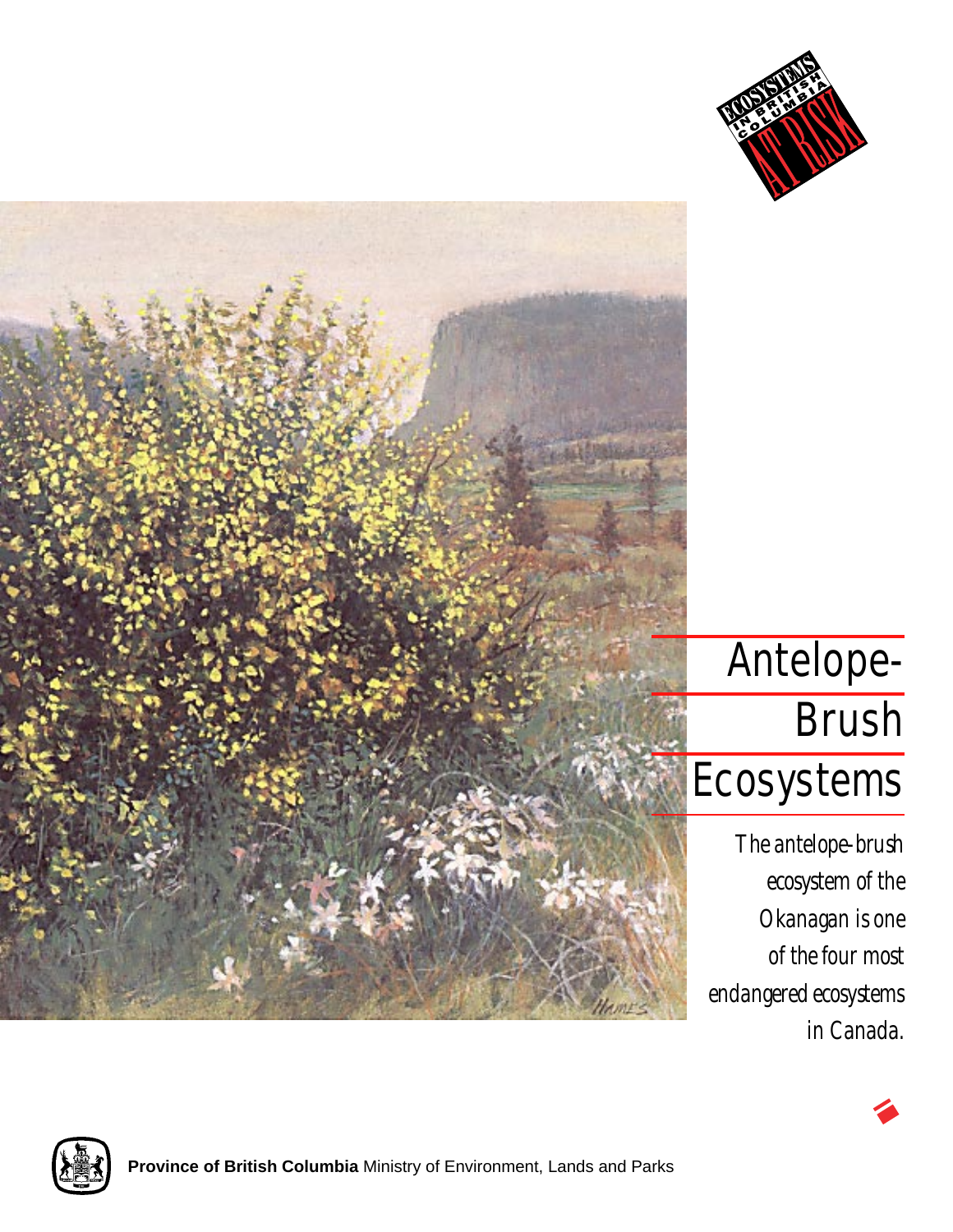

## Why are antelope-brush ecosystems at risk?

n the warmest part of the south Okanagan Valley is a pocket of dry grassland dominated by bunch**grasses**, the wind, and the scraggly dark branches of antelope-brush. The antelope-brush ecosystems of the south Okanagan weren't extensive when European settlement began in the 1800s, and over the past century  $\frac{1}{2}$ 

more than 60 percent of them have been destroyed and converted to vineyards, orchards, croplands, or urban residential and industrial areas. Much of the remainder has been disturbed and invaded by

*The most immediate danger facing this natural community is urban development.*

foreign plants such as knapweed and cheatgrass. Only 9 percent now remains relatively undisturbed.

The most immediate danger facing this natural community is urban development. Gentle slopes, arid climate, and proximity to prime human habitats such as lake shores, towns and roads make development in this ecosystem very appealing. The antelope-brush ecosystem is poorly known, without the high public profile of an old-growth forest. In addition, grassland habitats are subtle in character, and changes may go unnoticed for a long time.

Unmanaged livestock grazing also takes its toll, resulting in exposed soil and stunted bunchgrass plants. The crust of lichens and mosses that supports the unusual plant community can be fragmented easily by hooves as well as machinery. We are beginning to understand the effects that such disturbance has on the shrubs and grasses of these ecosystems through studies concentrating on plant and animal species not normally considered in range management.

What is their history?

n British Columbia, these small ecosystems are remnants of communities with ancient origins, probably **dating back 10 000 years. After the** glaciers of the Pleistocene melted, plant migration and vegetation changes were widespread. In particular, Great Basin species (those from arid areas west of the Rockies) responded to a substantial  $\frac{1}{2}$ 

warming about 8000 years ago by moving northward into the hot, dry valley bottoms of what is now southern British Columbia. Historically, antelope-brush occupied much greater tracts of land than it does now, stretching further north and to higher elevations. But with an increase in moisture and cooling that occurred 4000 to 5000 years ago, the extent of arid lands diminished and the antelope-brush ecosystems shrunk to the amount we see today.

What is their status?

**he antelope-brush grasslands**<br>
are part of the larger grassland<br>
communities connected to the<br>
Columbia Basin in Washington, are part of the larger grassland communities connected to the Columbia Basin in Washington, Idaho, Montana and Oregon. British Columbia's grasslands are mostly confined to low elevations in southern valleys; they cover only 0.3 percent of the province. Antelope-brush ecosystems account for only 0.2 percent of this small grassland area – most of our grasslands are dominated by big sagebrush or perennial bunchgrasses.

The antelope-brush ecosystems that are widespread in the arid west of the United States are different from those that occur in British Columbia and very small areas of northern Washington and Montana. In British Columbia,

these are restricted to the southern ends of two deep Interior valleys – the Okanagan Valley and the southern Rocky Mountain Trench. The communities of antelope-brush in the Trench are scattered in grassland patches and open ponderosa pine woodlands as far north as Columbia Lake. Because the climate and ecological histories are different, these communities are not the same as their Okanagan counterparts. Although they are undoubtedly affected by grazing and by forest fire suppression, the Rocky Mountain Trench habitats do not face the immediate and overwhelming threats that the Okanagan habitats do. Nor do they harbour the same diversity of rare species. For these reasons, this brochure will focus on the endangered antelope-brush ecosystems in the south Okanagan Valley.

Because of its small extent and the formidable threats to its integrity, the antelope-brush community on the lowland benches of the south Okanagan is considered one of Canada's four most endangered ecosystems (the other three are the Garry oak woodlands of British Columbia's south coast, the tall grass prairie of Manitoba and Ontario, and the Carolinian forest of southern Ontario). Although antelope-brush grows in small pockets as far north as Kelowna, ecosystems dominated by this species occur mainly south of Penticton, where they cover sandy or gravelly soils at lower elevations. Less than 5000 hectares remain, and over 60 percent of these areas lie within the Osoyoos Indian Reserve.

Very little of the antelope-brush steppe is preserved within protected areas – two small ecological reserves north of Osoyoos protect token tracts, and one of these was almost entirely burned in 1993. The South Okanagan Wildlife Management Area protects riverside wetlands and dry uplands, including some antelope-brush habitat, between Oliver and Osoyoos Lake.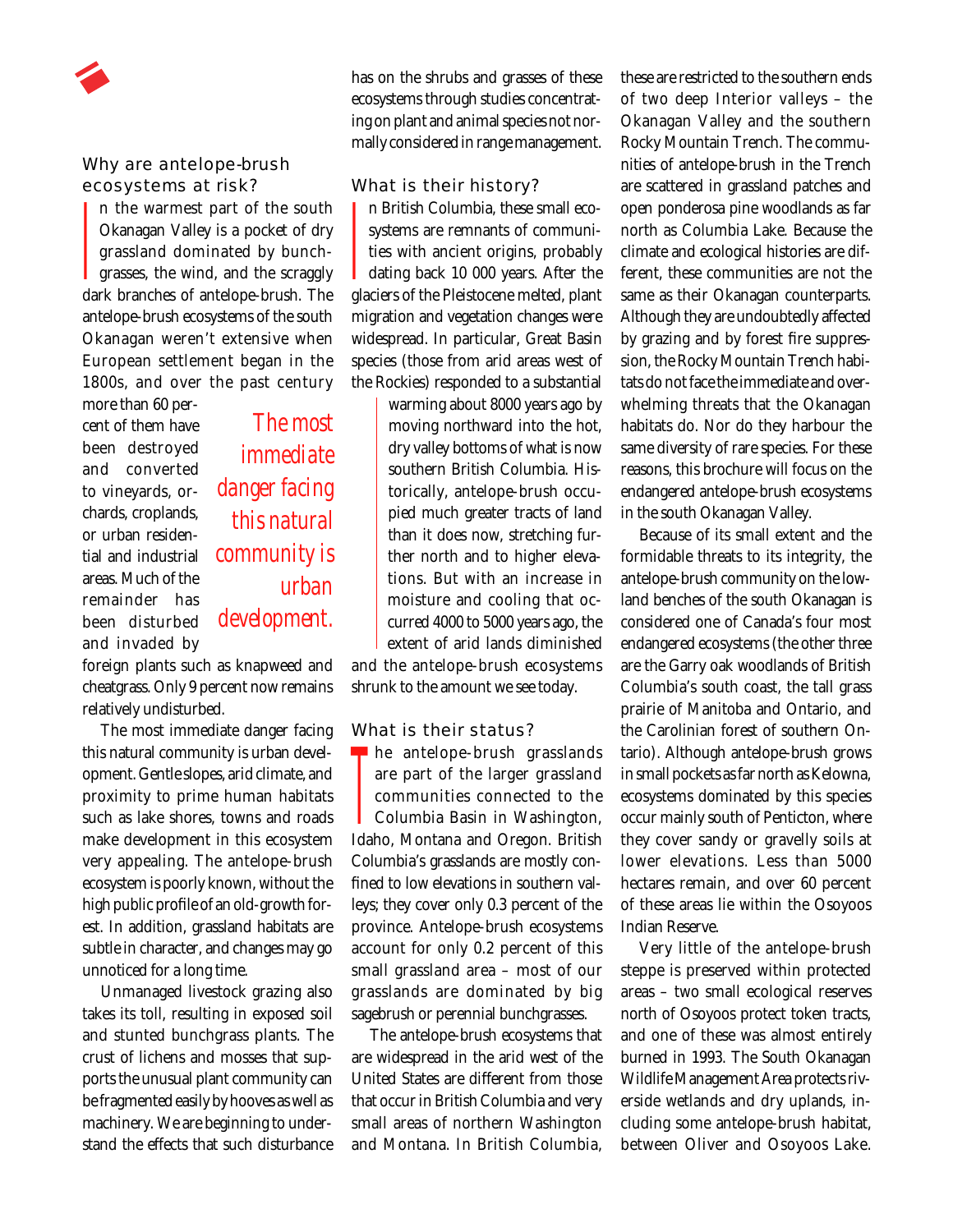

THE GREAT BASIN POCKET MOUSE, WHICH CACHES SEEDS OF ANTELOPE-BRUSH, IS AN IMPORTANT PART OF THIS ECOSYSTEM

Around Vaseux Lake the Vaseux Bighorn National Wildlife Area and The Nature Trust of British Columbia properties contain some arid benchlands.

## What are they?

o most of us, antelope-brush ecosystems look at first glance like most other dry, shrubby grasslands. The large, dark antelope-brush grow **T** 

scattered among the well-spaced grass clumps; there are few, if any, trees. For most of the year, the grass is the colour of straw and little other

*Lichens and mosses cover the sandy soils, forming a fragile crust.*

colour is noticeable. But what may look like a wasteland is actually a miniature world of special plants, unusual insects, amphibians, reptiles, birds, and mammals.

These ecosystems are the product of a warm, dry climate and the coarse sediments left behind by Ice Age glaciers. Nestled in the rainshadow of the Cascade Ranges, the south Okanagan Valley receives only about 300 mm of

precipitation annually and records the highest average July temperature in British Columbia.

Unlike the Great Plains, which get most of their moisture during the height of summer, the grasslands of British Columbia – and the antelope-brush ecosystems, in particular – receive most precipitation during the coolest time of the year, from late autumn to the begin-

> ning of summer. After the rain ceases, summer droughts can be intense, and evaporation under the hot summer sun adds to the problem of moisture stress. The grasses that thrive in this type of climate are bunchgrasses, which create ecosystems markedly different than those of the sod-form-

ing grasses of the Canadian Prairies.

The soil of antelope-brush communities is special and determines the character of the ecosystem. Antelope-brush thrives in soil derived from windblown sand and the sands and gravels deposited by the meltwaters of the Ice Age glaciers. Since the glaciers didn't push very far south into Washington State, these particular ecosystems are very limited in area.

Moisture from precipitation travels quickly through sandy or gravelly soils, so few plants can grow in these soils in arid areas. Plants with roots near the surface must be able to absorb much of the water as it slides by and then be able to survive long periods of drought. Other plants, such as ponderosa pine and antelope-brush, grow long tap roots that can reach deep into moisturebearing soil.

The physical nature of the soil is also critical to a number of animals. The Great Basin Pocket Mouse is an uncommon species in British Columbia, but is the most abundant mammal associated with this habitat because it prefers burrowing in the sandy soils. This mouse is also important for antelope-brush survival because it caches seeds in the soil – and seeds that are not eaten grow into new shrubs.

Over the sand and soil, a layer of lichens and mosses establishes a fragile crust. Some of these lichens and mosses are found only in these northern antelope-brush ecosystems. They help retain soil moisture, and are responsible for adding nitrogen to the soils, which is then used by other plants. This crust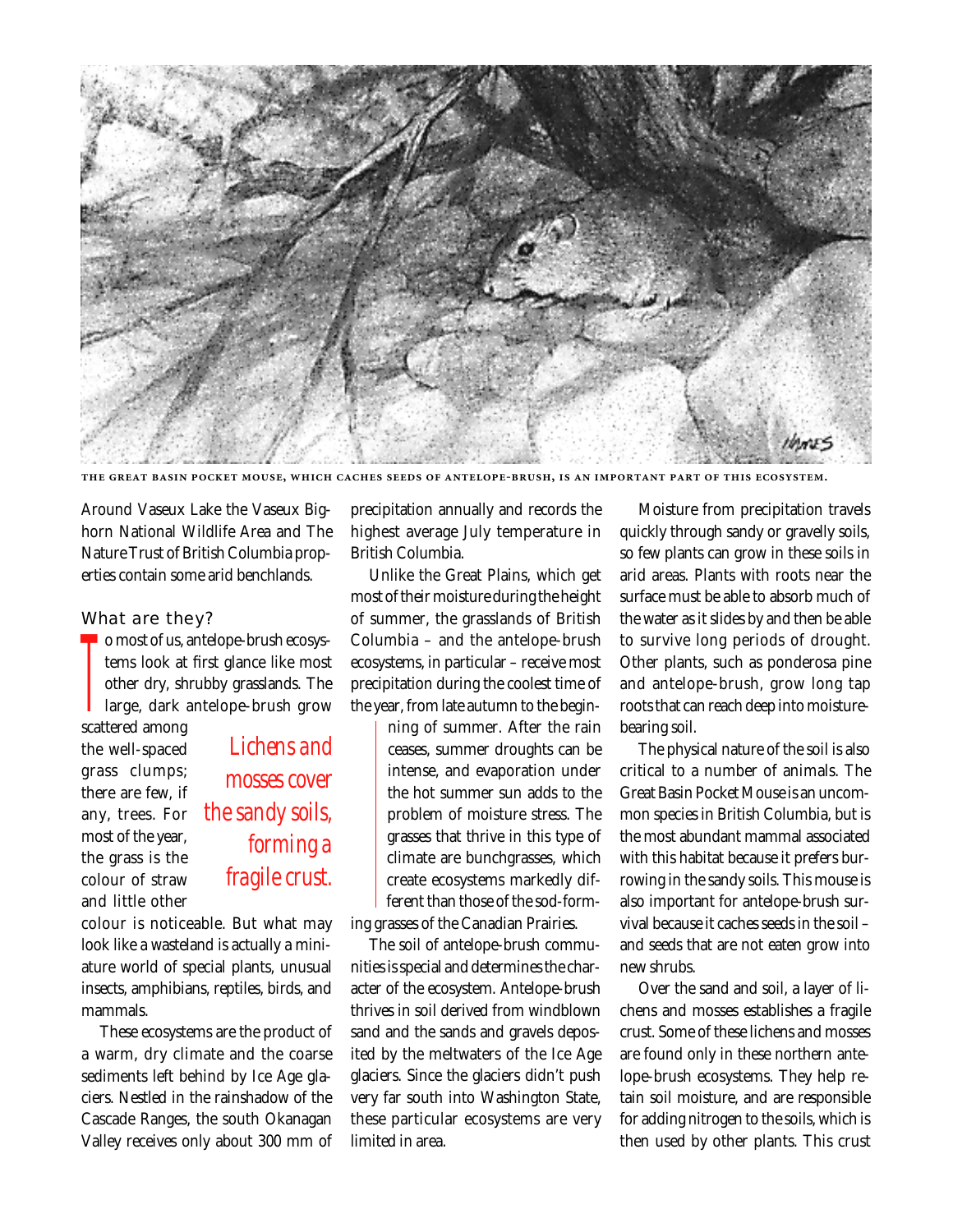not remain intact under the hooves of grazing animals or the wheels of vehicles; soil is blown and washed away, and then the weeds invade, destroying the natural vegetation.

Antelope-brush is a yellow-flowering shrub in the rose family, and is usually less than three metres tall. The pale, grey forms of big sagebrush and rabbitbrush also share the arid benchlands; in pristine conditions they grow along with perennial bunchgrasses such as needle-and-thread grass, bluebunch wheatgrass, red three-awn grass and sand dropseed. Most of the plants hug the ground; prickly-pear cactus, lichens, mosses and common selaginella cover the sandy soil. Ephemeral flowers – bright yellow bells and bitterroot in the spring, followed by evening primroses, blazing-stars, gumweeds and the delicate mariposa lilies of the summer – add splashes of colour to the surroundings. Bitterroot has a large, attractive, pink flower that appears to spring directly from the ground; the Okanagan Nation called it 'speetlum' and went to great efforts to gather its starchy roots in the spring. They traded large quantities to the Thompson Nation for salmon.

## Why are they important?

he preservation of antelope-brush habitat in the south Okanagan is vital to the conservation of biologi- $\Box$  cal diversity in British Columbia – 22 percent of all endangered and threatened vertebrates in the province are found here. The grasses and protective shrub layer give respite from the sun and provide feeding and nesting opportunities for a thriving, diverse community of mammals, birds, reptiles, and invertebrates. Scattered trees and snags provide nesting and roosting sites for birds and bats.  $\prod_{\alpha_2}$ 

Diversity is further enhanced by proximity to lakes, wetlands, ponderosa pine stands, cliffs, and talus slopes. This is a rich mosaic of habitats.

Many of the plants and animals of the antelope-brush ecosystems are rare or unusual. For example, two of British Columbia's most fascinating animals forage here. The Pallid Bat, a pale, ghostly creature, is known in Canada only from the south Okanagan. It hunts by night for crickets and scorpions on the ground and in shrubs by

listening for its prey rather than using echolocation like most bats. And the search continues for the elusive Pygmy Short-horned Lizard, although there have not been any credible sightings for over half a century. Over 250 potentially rare and endangered invertebrate species occur in this ecosystem. The diversity of life in this ecosystem is nationally significant, and we have a responsibility to do what we can to conserve it.

Antelope-brush itself provides for many animals. Across its range, it hosts over 100 species of plant-feeding insects, and many more visit its fragrant yellow flowers for nectar and pollen. For larger grazing animals such as Mule Deer and California Bighorn Sheep, antelope-brush is a favoured and nutritious source of food. Humans have benefited from this shrub as well – aboriginal people from the Okanagan used a concoction of the fruits to treat

*One must get down low to see all the beauty of this miniature world.*

constipation and hemorrhaging. Because of the oils present in the branches of this shrub, it was often used for firewood. Unlike in a forest, one must get down low to see

all the beauty of this miniature world; the plants and animals are mostly small

*Present distribution of Antelope-brush ecosystems in British Columbia* Kamloop

> and live close to the ground. The antelope-brush ecosystems support more species of insects than other grassland ecosystems, and many of these species are unique in Canada because they are the northernmost representatives of the Great Basin insect fauna. Patches of buckwheat sometimes produce colonies of the rare Mormon Metalmark butterfly. Bristly robber flies buzz past or wait in ambush on the sand. Peering among the tufts of needle-and-thread grass, you may turn up a scavenging Jerusalem cricket or a huge darkling beetle. Canada's only native praying mantis looks like a broken twig in its motionless wait for passing prey. At night, six species of wind scorpions (stingless relatives of true scorpions) hunt for a wide variety of insect prey. Three of them are not known from anywhere else in the world.

> To some invertebrates, the sandy soils beneath the crust are critical for burrow construction. Ant lion larvae wait in the bottom of their small sand pits, their huge, sickle-shaped jaws hidden. Furry, rotund, bee flies with patterned wings hover over the sand in search of the bee burrows where they lay their eggs. Known only from two localities in the province, large grey and yellow scoliid wasps search the sand for scarab beetle larvae, hosts for their own young. The dry, sandy habitat also favours seed-feeding insects because seeds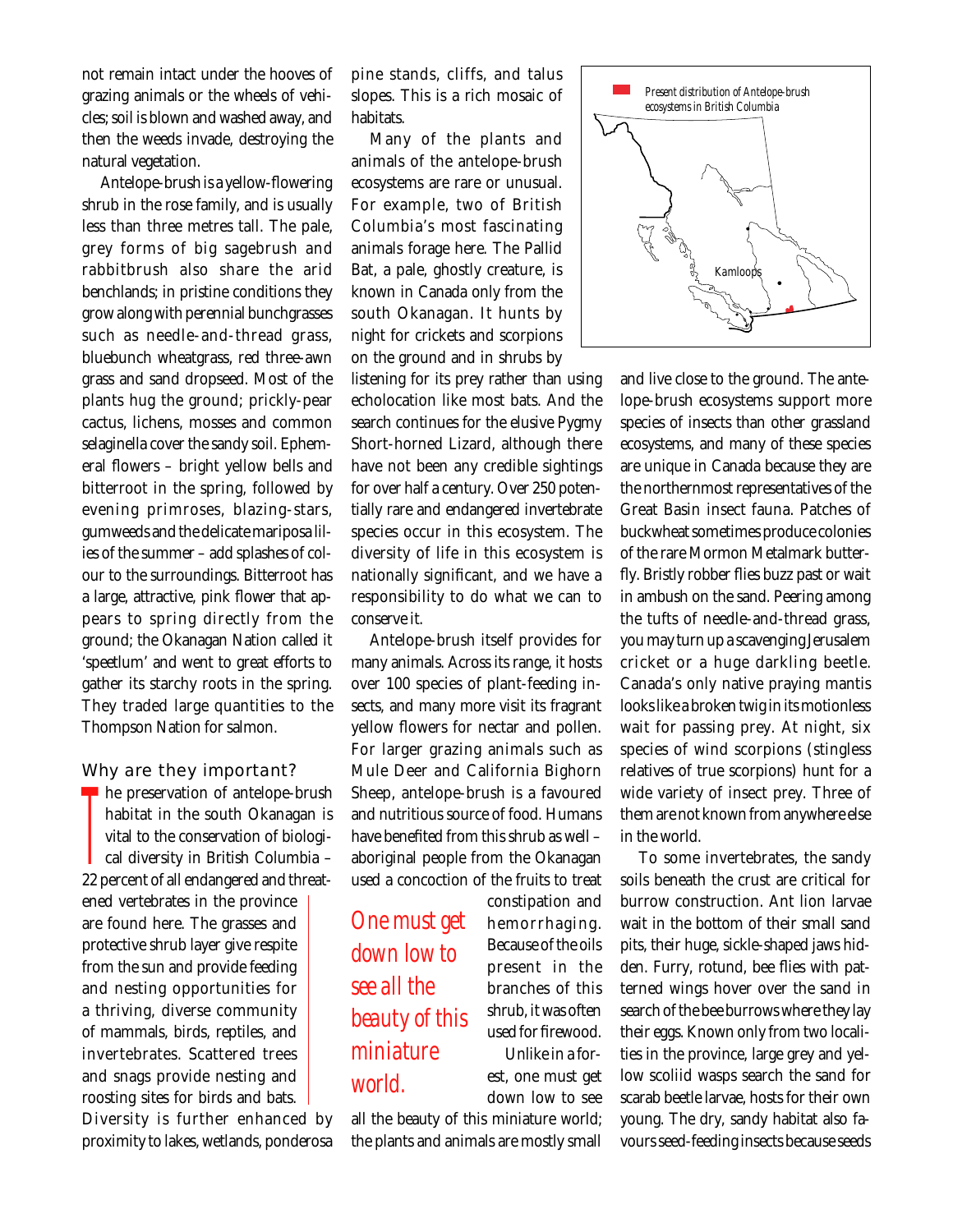canaccumulate instead of germinating quickly or rotting. The arid hillsides, where the soil is dry and cracked or rocky, are the preferred habitat of the Northern Scorpion.

Slithering over the sun-soaked soil are several species of snakes restricted

to the Dry Interior – the Night Snake, Western Rattlesnake, Western Yellow-bellied Racer, and Gopher Snake. The deep clefts in nearby rock bluffs and the talus slopes at their bases are perfect winter retreats for these reptiles, and they move out from their hibernacula every spring in search of prey among the antelope-brush.

We do not usually associate amphibians

with such arid conditions. Nevertheless, the Tiger Salamander and the Great Basin Spadefoot Toad are confined to the driest regions of the province. They require small, permanent or intermittent lakes or ponds to breed but spend most of their adult lives on dry land, often in burrows to avoid heat and desiccation.

On spring mornings, the melodic song of the Western Meadowlark fills the air. The flashing white tail feathers of the Vesper Sparrow are a common sight. Keep an eye open for the Lark Sparrow, an uncommon bird that is more abundant in these antelope-brush communities than anywhere else in the province. You might even see the rare Prairie Falcon, which requires cliffs for nesting and large expanses of open country for hunting. It was once almost gone from the Okanagan, but now may be making a comeback. Look for it flashing overhead in search of unwary meadowlarks.

What can we do?

uick action is needed to save the antelope-brush ecosystem. It may not  $c$  mmand the profile of an old**growth rainforest**, but it is no less fragile and is even more threatened. What can you do? You can begin by Q

Valley. Other organizations involved in habitat conservation include the provincial Ministry of Environment, Lands and Parks; the Ministry of Forests; the Federation of B.C. Naturalists; the Okanagan-Similkameen Parks Society; and The Nature Trust of B.C. The Na-



THESE SMALL ECOSYSTEMS ARE REMNANTS OF COMMUNITIES WITH ORIGINS  **.** *Jeff Shatford photo*

spending time outdoors and getting to know this fascinating natural community. Enjoy its wide open spaces, warm breezes, and unusual inhabitants. You can increase public awareness through local or provincial natural history and

conservation organizations. You can support habitat acquisition by government and by private agencies such as The Nature Trust of B.C. You can support stewardship programs that offer incentives to landowners to manage their natural lands with conservation in mind. And it is very important to help municipalities develop plans and bylaws that will protect these and other sensitive ecosystems.

In response to the threats to this and other endangered ecosystems in the south Okanagan Valley, the South Okanagan Conservation Strategy was established in 1990. This is a multiagency initiative to inventory biological values, coordinate research, and set conservation management goals in the

ture Trust of B.C. has been especially active in purchasing grasslands in the south Okanagan for their conservation values.

Much needs to be learned about the species that inhabit these communities and their interactions. Groups including Environment Canada (Canadian Wildlife Service), BC Environment, University of British Columbia, Royal British

Columbia Museum, and B.C. Ministry of Forests are studying the effects of various disturbances, including grazing, on antelope-brush ecosystems and their wildlife inhabitants. This research will help range managers, planners, First

*Delay in conservation efforts will have disastrous consequences.* Nations, and the public to design strategies that will better integrate land use with the conservation of the antelope-brush community.

Delay in conservation efforts

will have disastrous consequences. The White-tailed Jack Rabbit and Pygmy Short-horned Lizard are sad examples of species that used to live in this habitat but are apparently gone. We must preserve what is left so the other species that call this ecosystem home aren't eliminated as well. Perhaps this small, endangered antelope-brush ecosystem is coming to our attention just in time.